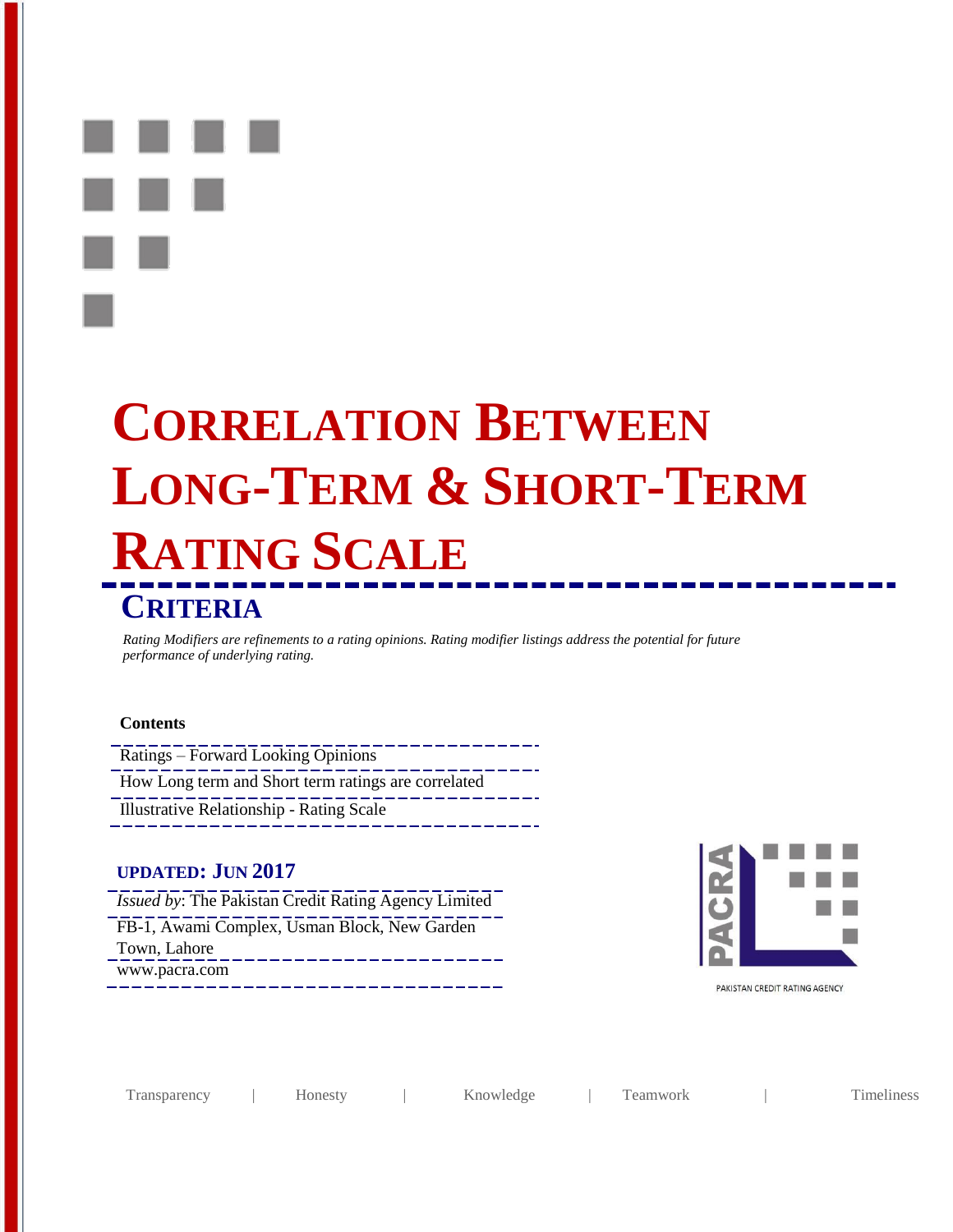

#### **1. Rating Opinion**

**1.1.** Ratings reflect forward-looking opinion on creditworthiness of underlying entity or instrument. The primary factor being captured on the rating scale is relative likelihood of default.

**1.2.** PACRA PACRA expresses its opinion in terms of:

- i. The long-term rating: A long-term rating denotes vulnerability to default on a medium-to-long term horizon (> 12 months). Hence, the primary rating considerations for evolving a long-term rating are factors that have high impact on long-term sustainability of underlying entity / issuer.
- ii. The short-term rating (where applicable): A short-term rating is an opinion on the short-term vulnerability to default for obligations coming due within 12-months' time. Hence, the primary rating considerations for evolving a short-term rating are factors that can materially alter credit quality in the short-term. A key factor for determining short-term ratings is liquidity position of an entity / issuer.

**1.3.** PACRA's long-term credit ratings range from Triple A **(AAA)**, reflecting the highest credit quality, to Single C **(C)** denoting imminent default. The addition of plus **"+"** and minus **"-"** provides a way to create relative distinctions within rating categories that range from Double A **(AA)** to Single B **(B)** category. The Triple A **(AAA)** and Triple CCC to Single C **(CCC – C)** categories have no plus **"+"**  or minus **"-"** attached to it.

**1.4.** PACRA rates entities / issuers on a short-term rating scale from A One **(A1)** to Single C **(C)**. Within the **A1** category, it can be designated with a plus sign (+). This denotes the highest capacity for timely repayment, whereas, **"C"** captures the likelihood of an inadequate capacity to ensure timely repayment.

**1.5.** PACRA has a single category **(D)** to denote obligations that are currently in default. PACRA assigns a **"D"** to capture an event of default (*For further details, refer to PACRA default recognition policy* **"What is Default"** *on* **[www.pacra.com](http://www.pacra.com/)**).

### **2. Correlation between long term and short term opinion**

**2.1.** Long-term and short-term ratings are linked to each other. Although Long term opinion is evolved first and then annexed with supporting short term scale. Two different Long terms ratings may carry the same short term rating. This is due to the reason that there are fewer short-term rating grades, each shortterm rating corresponds to a band of long-term ratings. For instance, the "A1" short-term rating corresponds to the long-term ratings band from "AA- " to "A-" and assigned separately. The rating matrix for long term and short term rating is indicative and designed for illustration purposes only and facilitates understanding. There may be cases when the relationship may not hold.